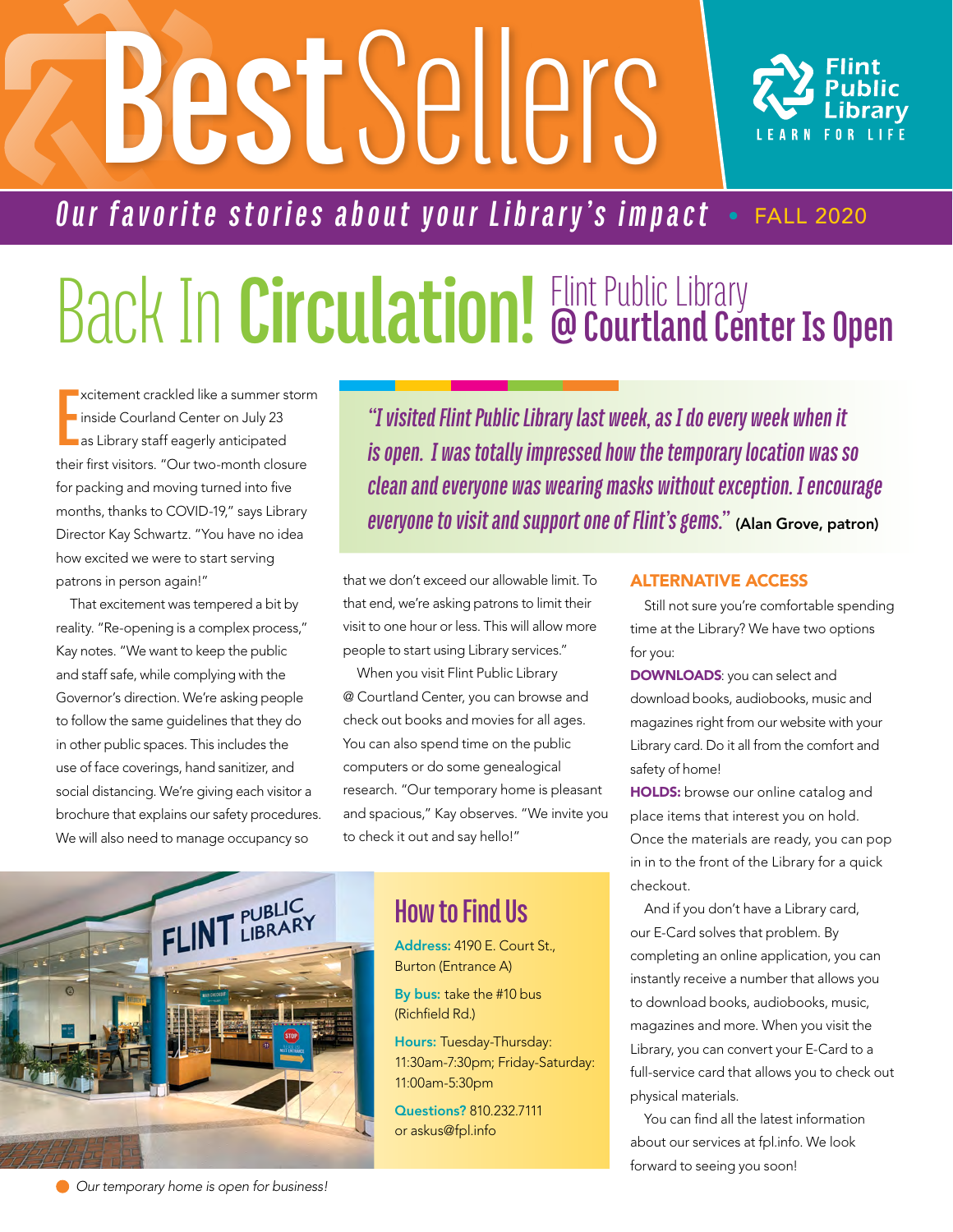# **Best**Sellers

# Welcome to Our **Wind Farm!**

**T** his has been a rough year for our country and our world. Mourning is a normal human reaction and we've done a bit of that at the Library. But we've found that following the proverb is a much happier, more uplifting approach. Here are just a few ways we are harnessing the wind to power a new way of working.

#### CHILDREN'S LITERACY

Phone a Story. Each week, one of our Children's Learning Specialists will read and record a book. Then people can call anytime to hear that book read aloud. This might be a great bedtime story option. You could check out the book (digitally or in person) and work on word recognition as it is read aloud. This is not rocket science, but it's a great way to help a child hear stories

### *"When the winds of change blow, some people build Walls and others build windmills." (Chinese proverb)*

and build verbal skills. And the best news is that it doesn't require Internet access! Starting September 12, call 810.232.7111 x 4 as often as you like to hear the story.

Barbershop Books. We've been setting up small libraries in barbershops for a few years now. To prevent little hands from potentially spreading the virus via those books, we're repurposing leftover books from summer outreach and taking them to the participating barbershops. Each child will be able to pick a book and take

it home, rather than just reading it at the barbershop. This will help prevent the spread of germs, while spreading the love of reading to other kids in the house!

Virtual Story Time. Starting on September 12, we'll be Zooming a story at 2:00pm every Saturday. (Check our online calendar at fpl.info for details.) All you need is a computer/phone/tablet and an Internet connection. Some of the stories will include crafts. You can stop by the Library to pick up that week's bag of craft supplies, or check the list and compile them from what you have at home.

Downloadable Children's Books & Magazines. We have seen a surge in people using E-Cards to download books. While that's a great resource for adults, why not use the allure of technology to get your kids reading, too? We've increased our order of digital children's books, especially picture books, so that there are more choices online for all the youngsters in your life. We also have popular magazines like *Highlights for Children* and *National Geographic Kids*.

#### DIGITAL LITERACY

**Number 1 Virtual Book an Expert.** We have been offering Book an Expert sessions for several years, helping people learn to

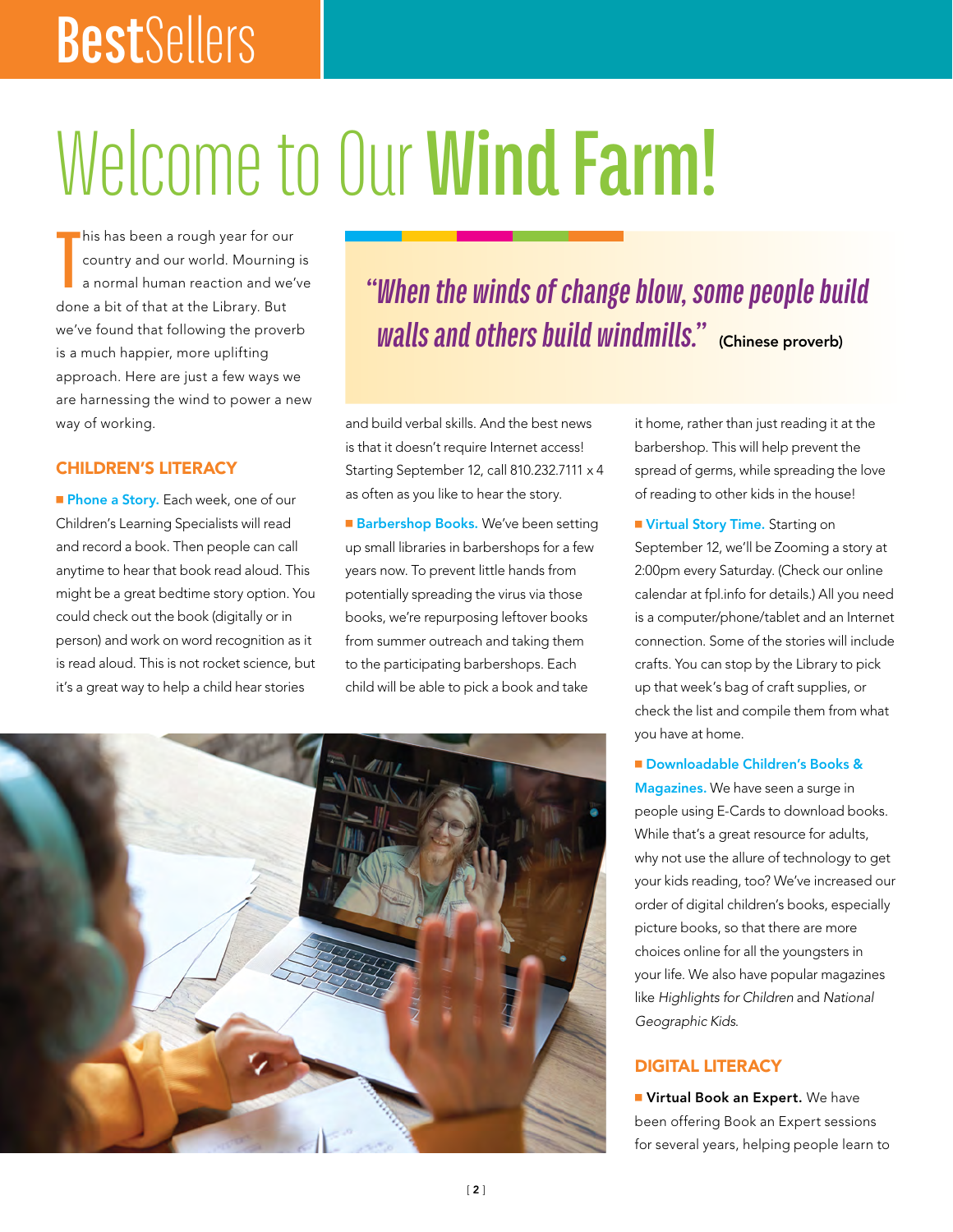do everything from make phone calls to download media with their technology. We're restarting those lessons this fall using Zoom. Call 810.249.2569 to schedule.

#### COMMUNITY HUB

Booked for Lunch. Looking for a way to reconnect with people at lunchtime? Try Booked for Lunch via Zoom. Each month features a Michigan author who will share the war stories and wisdom from one of his or her books. If the book grabs your attention, you can download it and have something to read the rest of the week! Sign up via our online calendar.

Fiction Only Book Club. These folks are committed to their monthly chats. The members weren't going to let our move stop them, and they certainly

weren't going to quit for a virus! They've been meeting virtually for months. You can find the book of the month on our online calendar. Email Ann Manko (amanko@fpl.info) for an invitation to join the Zoom discussion.

**School support.** "Back to school" is a pretty uncertain thing this year. But you can count on Flint Public Library to help kids, whether they are in or out of the classroom.

Michigan Electronic Library (MEL) provides a wealth of books and databases for all libraries to share. It's especially helpful for students doing research or looking for downloadable copies of assigned books. Anyone can access MEL through our website, and download resources with an E-Card. And speaking of



**E-Cards**, they're available to students of any age through our website. We've also expanded our nonfiction books for kids, because we know they are still going to have to do those dreaded book reports!

We hope you'll open the windows of your mind and enjoy the refreshing breezes brought to you by Flint Public Library!

# History **Includes YOU!**

**F** Int Public Library has hired students through the Summer Youth Initiative for many years. We considered skipping it this year, but decided that work experiences for teens were a priority. So we hired eight kids and set out to give them a productive experience.

> Thanks to COVID, our traditional summer work presented some challenges. It was hard to do story time, for example, because people were SQE hesitant to come in person or virtually. But one of our big

successes came, once again, at the hands of our local history specialist, Michael Madden.

He asked his two students to start their work by tracing their family trees. Both students came from long-time Flint families and were fascinated to uncover previously unknown family lore. One of the students connected with an estranged grandparent and rekindled a relationship. The other was able to work closely with his grandmother and ask questions no one had ever asked. Although she passed away during the summer, he had the priceless opportunity to transfer family history from one generation to the next.

"These kids learned to appreciate the many resources and tools of the Library," notes Leslie Acevedo, Director of Library Operations. "We lit a flame of interest and they will be ambassadors, now and in the future. Both felt it was fun as well as valuable. And they learned that history is not dead. History...the archives of the city…includes you!"